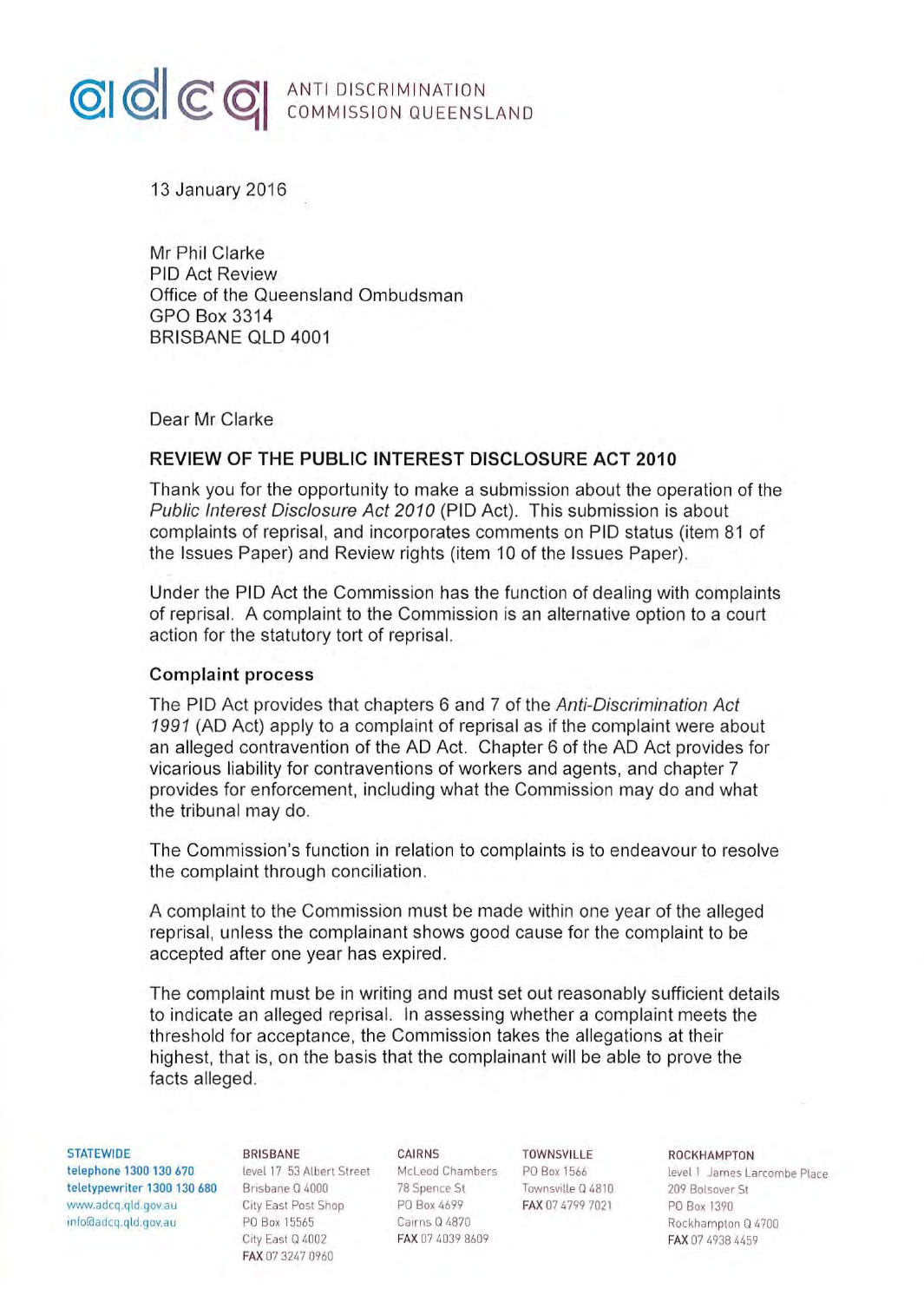If a complaint is accepted, all parties to the complaint are notified and directed to participate in a conciliation conference.

The process for the conciliation conference is at the discretion of the Commission. It usually involves the parties talking through the issues and then negotiating towards a resolution through the conciliator. The conciliator will help the parties identify issues and risks as well as options for resolving the complaint. It is not the function of the Commission to decide facts or issues in dispute or to decide the complaint. If a complaint cannot be resolved through conciliation it may be referred to the Queensland Civil and Administrative Tribunal (tribunal) where it can be heard and determined.

### **Statistics**

Complaints to the Commission may include more than one ground and may be accepted on more than one ground. For example:

- a person may alleged discrimination on the basis of their race as well as their sex;
- a complaint of sexual harassment may include allegations of sex discrimination;
- a complaint of reprisal may include allegations of impairment discrimination.

A table of the number of reprisal complaints received and accepted in the five year period from commencement on 1January2011 to 31 December 2015 is attached. In the five year period, the Commission received 38 complaints that included the ground of reprisal, and 23 grounds of reprisal were accepted. This reflects an acceptance rate of 60%. This is consistent with the overall acceptance rate which is usually around 60%, the most recent in 2015 being 56%.

Of the 15 reprisal complaints that were not accepted in the period:

- 10 included allegations of other unlawful conduct, e.g. discrimination; and
- 4 of those complaints were accepted on the basis of the other allegations.

The reasons for not accepting complaints of alleged reprisal included:

- the alleged reprisal happened before 1 January 2011;
- the complaint was made out-of-time; and
- there was no causal link between the disclosure and the alleged detriment.

Of the 23 accepted reprisal complaints:

- 2 resolved through conciliation;
- 5 are ongoing;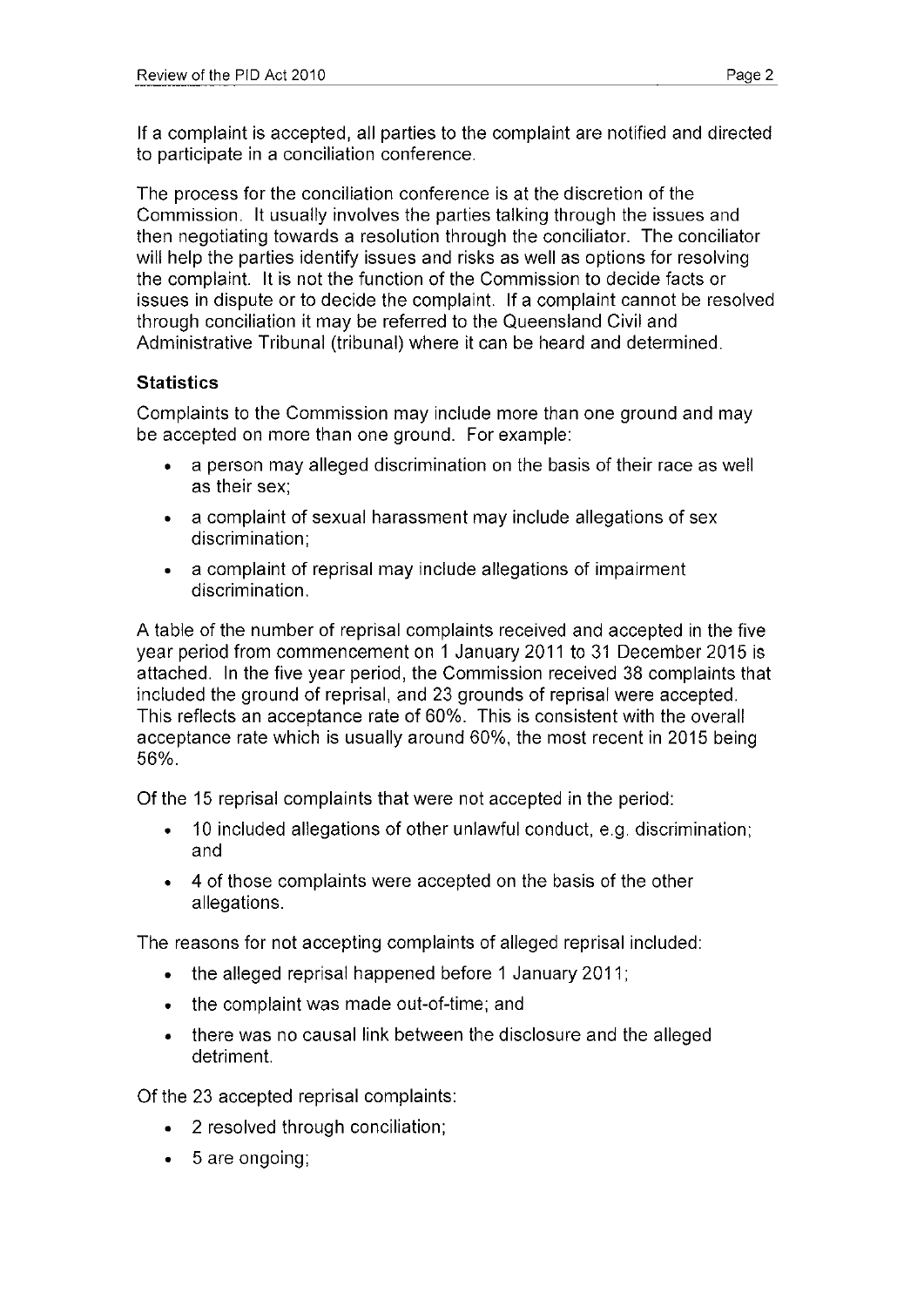- 13 were referred to the tribunal;
- 1 was unresolved after conciliation but not referred to the tribunal'
- 1 was withdrawn; and
- 1 was lapsed by the Commission as misconceived or lacking in substance.

Of the 18 finalised accepted reprisal complaints, the conciliation rate is 11 % and the referral rate is 72%. These rates are disproportionate to the overall rates, which are usually around 56% for conciliation and around 26% for referral.

The low conciliation rate and the extremely high referral rate are indicative of difficulties in resolving complaints of reprisal through conciliation. Usually by the time a complaint of reprisal is made to the Commission the relationship between the parties has broken down almost irretrievably. It is not unusual for the parties to have been involved in other proceedings, such as disciplinary matters, workers' compensation claims and appeals, and proceedings in the Industrial Relations Commission. An unsatisfactory outcome or response to an initial disclosure often culminates in further disclosures or purported disclosures, a poor work environment, sick leave, performance management and claims of reprisal.

Where the alleged reprisal is of an ongoing nature and unresolved through conciliation, further complaints of reprisal are often made. For example, 8 of the 23 accepted reprisal complaints have been made by 2 people; 4 complaints each. That means 35% of the accepted complaints have been made by 2 people.

Unfortunately to date there have not been any published decisions by the tribunal dealing with reprisal. To our knowledge, nor has there been any decision by the courts on a civil claim for reprisal, and neither has there been any prosecution for the offence of reprisal.

### **Issues in dealing with complaints of reprisal**

As indicated above, resolving complaints of reprisal through conciliation is difficult. These are some of the issues identified by our complaint managers:

### Assessing whether there has been a PIO

The first step for complaint managers is to assess whether the complaint satisfies the threshold in section 136 of the AD Act, that is, whether it indicates an alleged contravention, in this case, a reprisal. In assessing the complaint the complaint manager considers each of the elements of the alleged contravention.

One of the elements of a complaint of reprisal is the making of, or intention to make a public interest disclosure; or involvement in a proceeding under the PIO Act. Most complaints of reprisal arise out of the making of a public interest disclosure rather than a perceived intention to make a disclosure or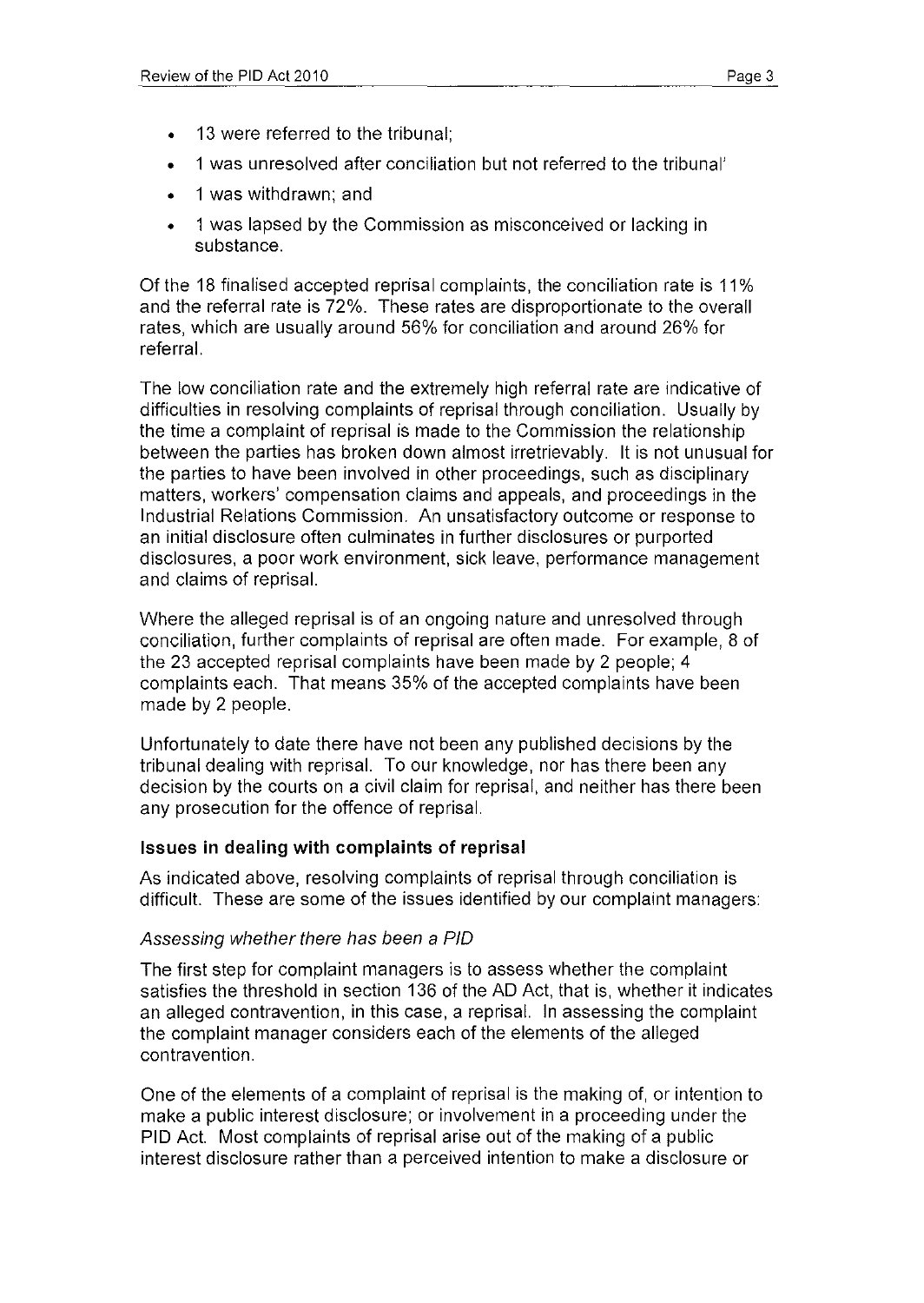involvement in proceedings under the PIO Act. In most cases the complainant provides a copy of a letter from the entity acknowledging the disclosure has been assessed as a public interest disclosure. The difficulty for complaint managers is where there isn't such an acknowledgement from the entity.

Where there is no written acknowledgment by the agency that a disclosure has been assessed as a PIO, the options for the Commission are either:

- $\bullet$  assess whether it is arguable that a PID has been made  $-$  that is, that the complaint made to an agency arguable constitutes a PIO; or
- accept a statement by the complainant that a PIO was made.

If the first option is adopted, the Commission's complaint managers are effectively taking on the assessment role that is usually undertaken by a specialist unit of the relevant agency. It can also result in 'double-handling' of PIO assessment. In either option, if the status of the disclosure is in dispute, it will be for the tribunal to determine whether the disclosure was a PIO.

Unfortunately there is no provision in the PIO Act about the finality or otherwise of an agency decision assessing whether a disclosure is a PIO, nor is there provision for review of an agency decision as to whether a disclosure is a PIO. In the absence of an external review of an assessment decision, it would be inappropriate for an agency decision to be binding on the court or tribunal in proceedings for an alleged reprisal.

Difficulties in assessing, in the context of alleged reprisal, whether a disclosure was a PIO, might be alleviated to some extent if the unlawful grounds for reprisal were extended to include the making of a purported  $PID<sup>1</sup>$ 

Reprisal under the PIO Act is in many ways analogous to victimisation under the AD Act. Both reprisal and victimisation are offences that also give rise to a civil claim, and both involve detriment with a causal link to behaviour that includes making a complaint or involvement in proceedings. In terms of these grounds, victimisation under the AD Act is broader in that it is not necessary for the complaint to be made in any particular way, or that the complaint is pursued, or that the conduct complained of did amount to a contravention of the AD Act. For example, a worker may claim a decision discriminates against them because of their family responsibilities. It may however be a reasonable term and not unlawful discrimination. If a person causes a detriment to the worker because of the claim, victimisation happens.

The Commission suggests that broadening the unlawful grounds for reprisal to include a purported PIO would be consistent with objectives promoting the public interest by disclosure of wrongdoing and protecting disclosers from reprisal.

<sup>1</sup>Purported PIDs are included in the definition of a public interest disclosure for agency record keeping (section 29) and the referral or dealing with a public interest disclosure made to a member of the Legislative Assembly (sections 34 and 35).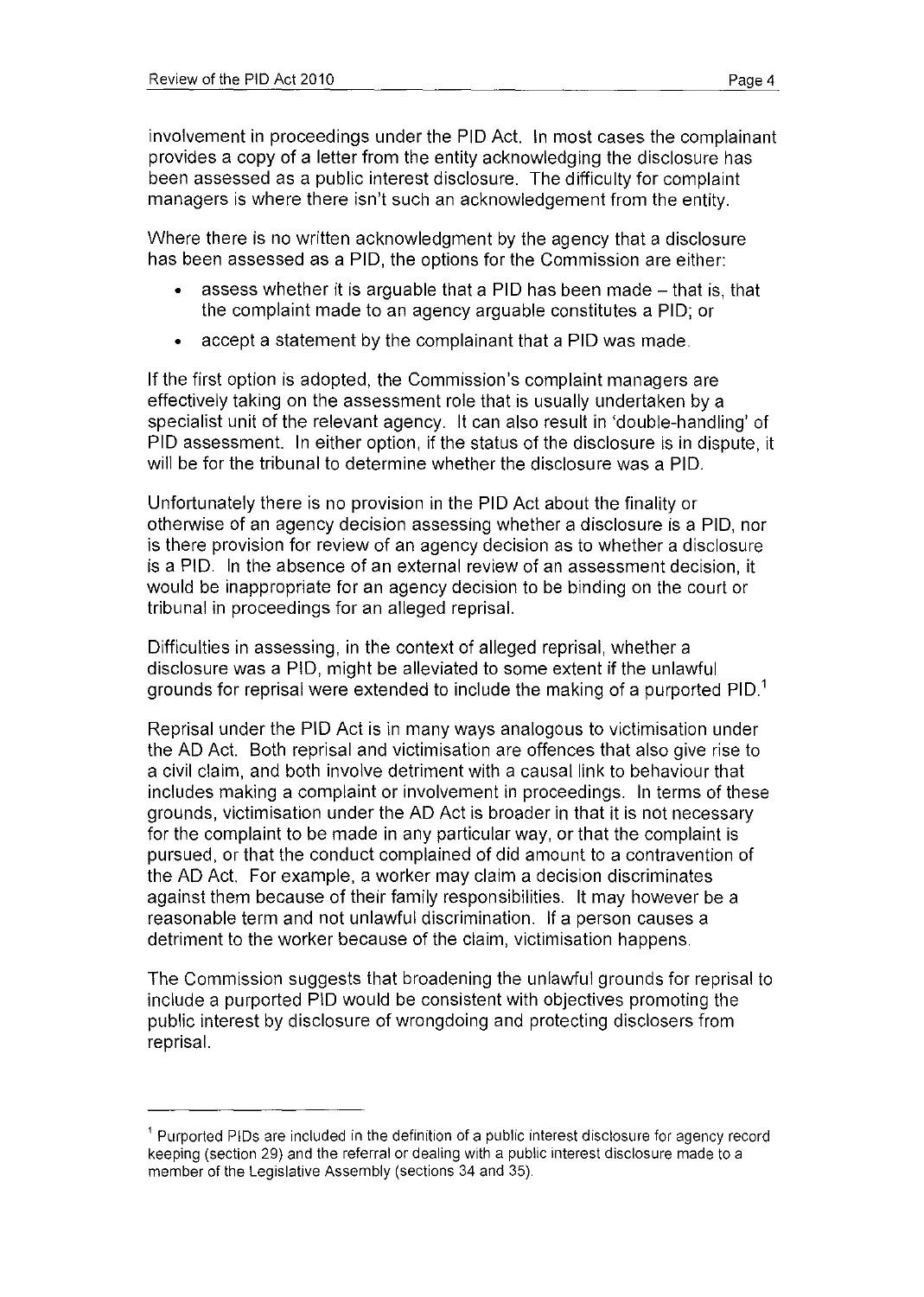Complaint managers report that ambiguity in the PID Act cause a great deal of uncertainty both before and after a complaint of reprisal to the Commission. It is suggested that more guidance and examples of terms such as 'substantial and specific', 'confidentiality', 'maladministration', 'detriment' and 'reasonable management action' would provide more certainty. In conciliation, greater certainty would help the parties to better analyse and assess the issues, strengths and risks.

Without any guidance in the legislation or case law, parties become entrenched in their own interpretations, making resolution through conciliation more difficult. This then derogates from the objective of the section 44 of the PID Act in providing a low cost remedy for a person who has suffered a reprisal<sup>2</sup>

### **Other concerns**

Despite many of our staff having backgrounds in the law, the PID Act is criticised as being difficult to navigate and unnecessarily complex. Sections refer to something which is defined in another section or Act.

For example, one of the types of information that can be the subject of a PID by a public officer is 'maladministration that adversely affects a person's interest in a substantial and specific way'. 'Maladministration' is defined in the schedule by reference to 'administrative action', which is separately defined in the schedule. Maladministration is so broad it can include any action or decision that was wrong, including discrimination or other contraventions of the AD Act. The qualifier is that it must have adversely affected a person's interests in a substantial and specific way.

'Substantial and specific' is a requirement for most of the information that can be a subject of a PIO, but there is no guidance or examples of its meaning. Without guidance or examples, the average person may view 'substantial and specific' in a subjective way.

An objective of the PIO Act is to ensure that public interest disclosures are properly assessed, and where necessary, properly investigated and actioned. The way the PID Act does this is to:

- require a chief executive officer to establish reasonable procedures to ensure that public interest disclosures made to the entity are properly assessed and, where appropriate, properly investigated and dealt with  $-$  section 28(b);
- require the procedures to be published  $-$  section 28(2);
- enable the oversight agency to make standards about the way in which public sector entities are to deal with public interest disclosures section 60; and

<sup>&</sup>lt;sup>2</sup> See the Explanatory Notes to the Public Interest Disclosure Bill 2010 at page 15 - 'Clause *44* creates a new low cost remedy for a person who has suffered a reprisal'.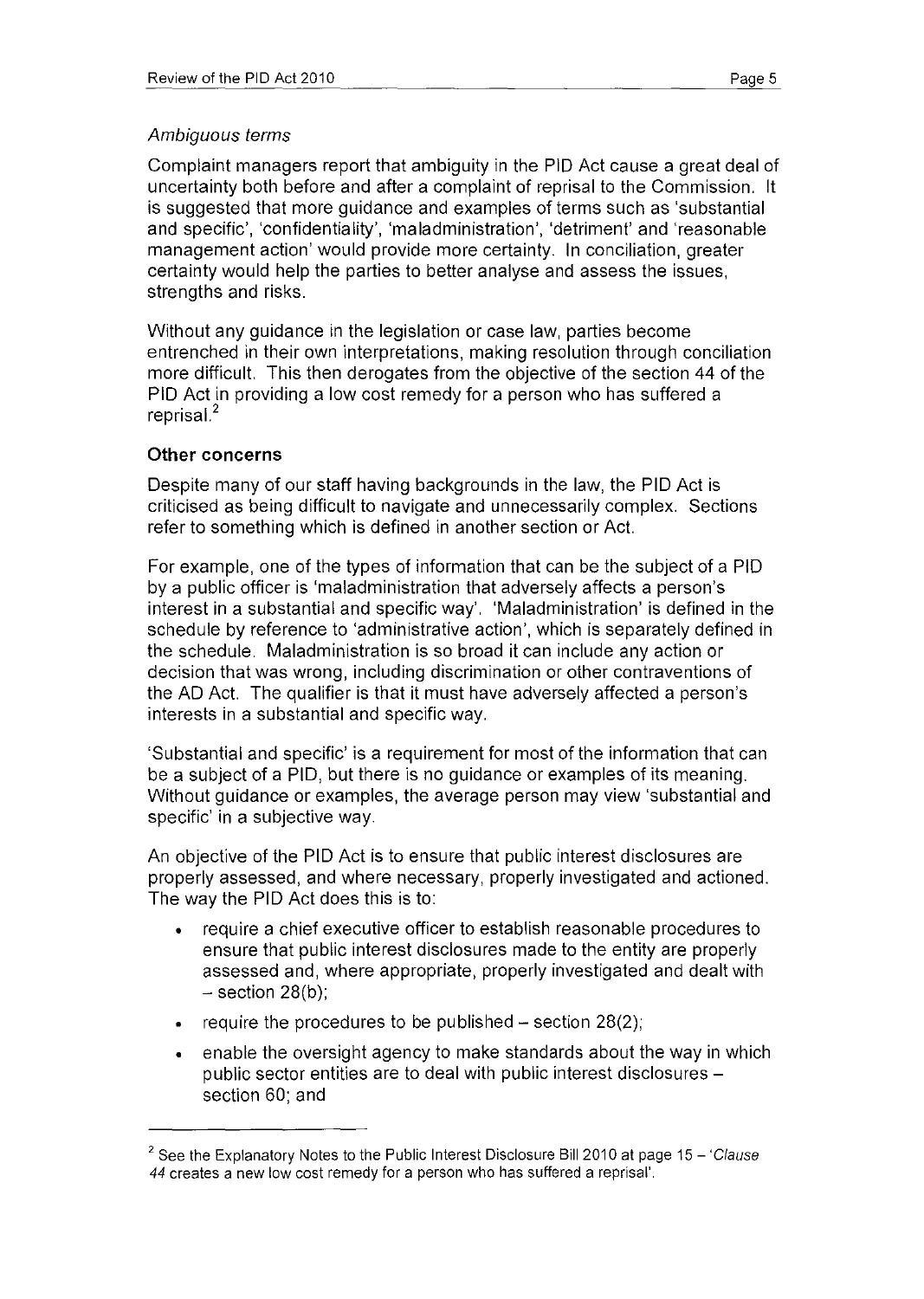• require the chief executive to develop and implement a management program consistent with any standard made by the oversight agency.

The system is largely an internal complaint management process for wrong doing by its officers that is in the public interest. Historically the public has not had confidence in a body dealing with complaints about the conduct of its members, an example of which is the Queensland Law Society, which previously dealt with complaints about its members.

A system for dealing with complaints has to be, and be seen to be, impartial. The review will hopefully help identify whether the current system is the best way of achieving the objectives of encouraging the disclosure of wrong-doing, addressing wrong-doing in a timely and appropriate way, and protecting disclosers from reprisal.

I trust the information in this submission is of assistance to your review.

Yours sincerely

**NEROLI HOLMES Acting Anti-Discrimination Commissioner**